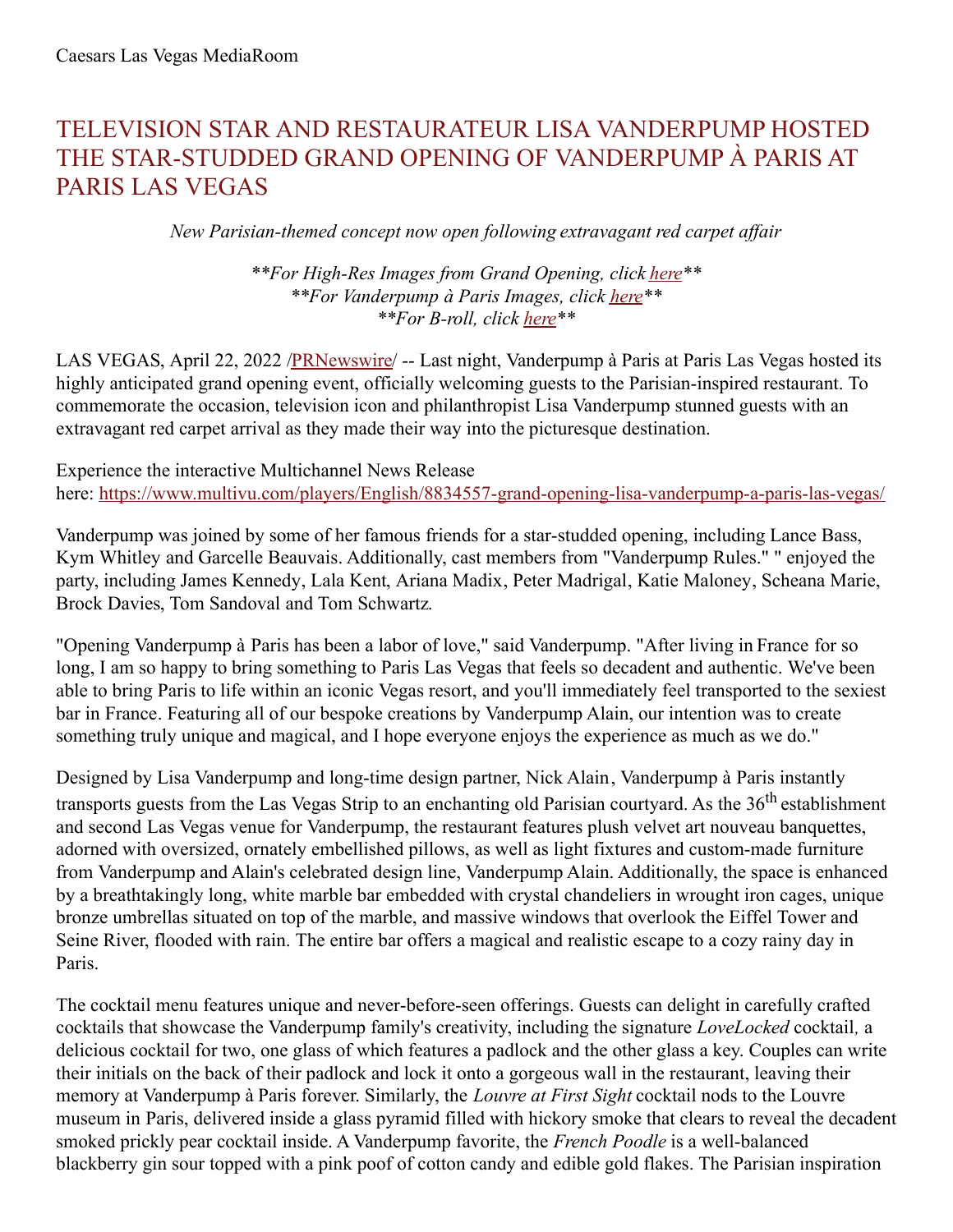extends to the expansive wine list, with a vast variety of selections, as well as the Vanderpump family's signature branded Rosé, Chardonnay and Cabernet.

"We are ecstatic to bring Lisa Vanderpump's elegant aesthetic to Paris Las Vegas with the opening of her second Las Vegas location, Vanderpump à Paris," said Jason Gregorec, SVP and General Manager of Paris Las Vegas. "We could not think of a better partner than Lisa to enhance the growing list of world-class culinary talent at our resort."

Lastly, the charming escape features a menu of reimagined Parisian classics including delicious light bites such as *Ratatouille Frites*, a colorful mix of spiralized and fried vegetables; *Trio of Tartares*, featuring three seafood tartares artfully prepared as roses; and a wickedly decadent *French Onion Mac & Cheese*. Experience a taste of France through the *Birdcage aux Fromages*, a decadent cheese board served vertically in a vintage-inspired birdcage; *Mini Monsieurs*, tiny croque monsieurs tied up with twine; or the classic *Coq Au Vin Pot Pie* inside a puff pastry vol-au-vent.

For a sweet and unforgettable night on the town, guests can indulge in sumptuous dessert cocktails like the *Pain au Chocolat Martini,* complete with a tiny chocolate croissant, or the *Café et Beignet*, a rich espresso martini served with a sugar-dusted beignet.

Vanderpump à Paris is located across from Café Americano and is open Sunday through Thursday from 4 p.m. to midnight and Friday and Saturday from 4 p.m. to 2 a.m. For more information, visit [caesars.com/paris-las-vegas/restaurants/vanderpump-a-paris.](https://c212.net/c/link/?t=0&l=en&o=3512655-1&h=2444458254&u=https%3A%2F%2Fwww.caesars.com%2Fparis-las-vegas%2Frestaurants%2Fvanderpump-a-paris&a=caesars.com%2Fparis-las-vegas%2Frestaurants%2Fvanderpump-a-paris)

## ABOUT LISA VANDERPUMP

Businesswoman, TV personality, author, and philanthropist, Lisa Vanderpump hails from London, England. Lisa and her husband Ken Todd have been entrenched in the restaurant and nightclub industry since they started their partnership over 39 years ago. Their very successful restaurants and bars in Los Angeles (SUR, PUMP and Tom Tom Restaurant and Bar) as well as Vanderpump Cocktail Garden at Caesars Palace Las Vegas, are just a peek into their joint ventures; Vanderpump à Paris will mark their 36<sup>th</sup> restaurant and bar. Vanderpump became known for the hit Bravo TV series, *The Real Housewives of Beverly Hills,* as well as her spinoff show *Vanderpump Rules*, of which she is an Executive Producer*.* Her unique mix of sparkling glamour and down-to-earth style has appealed to thousands of viewers. Her newest shows, *Vanderpump Dogs* on Peacock TV gives viewers a peek into her 501(c)(3) dog rescue organization, and E!'s *Overserved with Lisa Vanderpump* documents her penchant for entertaining, while hosting a plethora of celebrity guests. Additional endeavors include: her celebrated lighting and furniture collection in collaboration with designer Nick Alain, *Vanderpump Alain,* a highly successful Podcast, *All Things Vanderpump,* and a pet accessories line at VanderpumpPets.com. Vanderpump also has her family's signature Vanderpump Vodka, Vanderpump Wines, and Vanderpump Sangria in both on-premise and off-premise locations worldwide. In 2017, Lisa and Ken launched The Vanderpump Dog Foundation to help end animal abuse on both an international and domestic level, which opened the doors to its first rescue and adoption center and has since rescued over 2300 dogs domestically, as well as hundreds more internationally.

## About Paris Las Vegas

Paris Las Vegas brings the passion and sophistication of the City of Light to the heart of the Las Vegas Strip, transporting guests to Europe's most romantic city. Distinctive for its dramatic 46-story replica Eiffel Tower with a free, nightly light show and authentic architectural reproductions, Paris Las Vegas features more than 2,900 recently renovated guest rooms and [suites](https://c212.net/c/link/?t=0&l=en&o=3512655-1&h=3462879104&u=https%3A%2F%2Fwww.caesars.com%2Flas-vegas%2Fsuites&a=suites), including Burgundy Rooms. The resort offers an 85,000 square-foot casino; Caesars Race & Sportsbook at Paris Las Vegas; the two-acre Pool à Paris; Las Vegas' first rooftop bar and grill, BEER PARK, spanning 10,000 square feet; Voie Spa & Salon; two wedding chapels; unique French retail shopping located along the resort's Le Boulevard District and the opulent nightlife venue Chateau Nightclub & Rooftop. Restaurants include a distinctive array of fine cuisine such as Chef